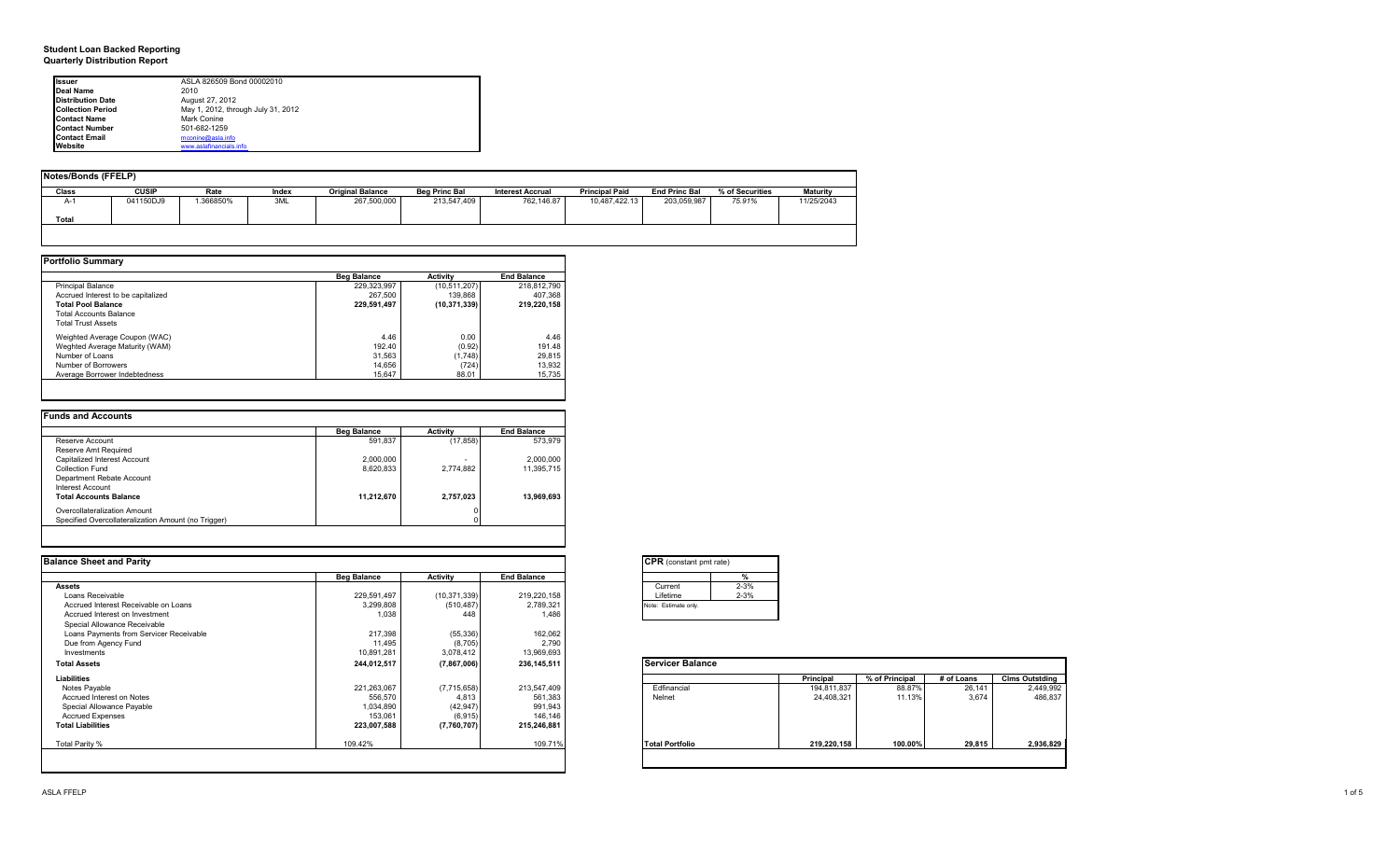#### **Student Loan Backed Reporting Quarterly Distribution Report**

|                         | # of Loans |        | Principal   |               | % of Principal |        | <b>WAC</b>       |        | <b>WARM</b>      |        |
|-------------------------|------------|--------|-------------|---------------|----------------|--------|------------------|--------|------------------|--------|
|                         | Beginning  | Endina | Beginning   | Endina        | Beainnina      | Endina | <b>Beginning</b> | Endina | <b>Beginning</b> | Endina |
| In School               | 346        | 294    | 868,885     | 743,889       | 0.38%          | 0.34%  | 4.48             | 4.42   | 120.00           | 120.00 |
| Grace                   | 151        | 102    | 364,555     | 253,502       | 0.16%          | 0.12%  | 4.45             | 4.60   | 117.15           | 118.30 |
| Repayment               |            |        |             |               |                |        |                  |        |                  |        |
| Current                 | 17,391     | 16,452 | 136,886,617 | 131,882,502   | 59.62%         | 60.16% | 4.38             | 4.38   | 192.22           | 194.62 |
| 31-60 Days Delinquent   | 1,210      | 1,102  | 8,053,514   | 7,433,018     | 3.51%          | 3.39%  | 4.86             | 4.77   | 178.33           | 177.79 |
| 61-90 Days Delinquent   | 840        | 694    | 5,353,885   | 4,433,891     | 2.33%          | 2.02%  | 4.53             | 4.48   | 169.73           | 168.92 |
| 91-120 Days Delingent   | 451        | 525    | 3,136,719   | 3,077,273     | 1.37%          | 1.40%  | 4.59             | 4.68   | 204.86           | 167.66 |
| 121-180 Days Delinquent | 622        | 913    | 3,375,080   | 5,294,474     | 1.47%          | 2.42%  | 4.79             | 4.64   | 172.30           | 169.58 |
| 181-270 Days Delinquent | 769        | 645    | 4,687,155   | 3,844,282     | 2.04%          | 1.75%  | 4.39             | 4.73   | 159.23           | 180.39 |
| 271+ Days Delinguent    | 339        | 251    | 1,796,113   | 1,412,998     | 0.78%          | 0.64%  | 4.79             | 4.24   | 152.54           | 165.35 |
| <b>Total Repayment</b>  | 21,622     | 20,582 | 163,289,083 | 157, 378, 439 | 71.12%         | 71.79% | 4.43             | 4.42   | 189.50           | 191.40 |
| Forbearance             | 3,482      | 3,469  | 29,777,998  | 28,687,671    | 12.97%         | 13.09% | 4.77             | 4.81   | 214.33           | 201.73 |
| Deferment               | 5,457      | 4,795  | 33,318,791  | 29,060,780    | 14.51%         | 13.26% | 4.37             | 4.36   | 192.71           | 188.86 |
| Claims in Progress      | 432        | 505    | 1,793,093   | 2,932,536     | 0.78%          | 1.34%  | 4.57             | 4.54   | 141.75           | 152.44 |
| <b>Claims Denied</b>    | 73         | 68     | 179,091     | 163,341       | 0.08%          | 0.07%  | 4.44             | 4.54   | 67.73            | 67.07  |
| <b>Total Portfolio</b>  | 31,563     | 29,815 | 229,591,497 | 219,220,158   | 100%           | 100%   | 4.46             | 4.46   | 192.40           | 191.48 |

|                                     |                  | # of Loans |             | <b>Principal</b> |           | % of Principal | <b>WAC</b> |        | <b>WARM</b> |        |
|-------------------------------------|------------------|------------|-------------|------------------|-----------|----------------|------------|--------|-------------|--------|
|                                     | <b>Beginning</b> | Endina     | Beginning   | Endina           | Beainnina | Ending         | Beainnina  | Endina | Beainnina   | Endina |
| Current                             | 17,391           | 16,452     | 136,886,617 | 131,882,502      | 83.83%    | 83.80%         | 4.38       | 4.38   | 192.22      | 194.62 |
| 31-60 Days Delinquent               | 1.210            | 1,102      | 8,053,514   | 7,433,018        | 4.93%     | 4.72%          | 4.86       | 4.77   | 178.33      | 177.79 |
| 61-90 Days Delinquent               | 840              | 694        | 5,353,885   | 4,433,891        | 3.28%     | 2.82%          | 4.53       | 4.48   | 169.73      | 168.92 |
| 91-120 Days Delingent               |                  | 525        | 3,136,719   | 3,077,273        | 1.92%     | 1.96%          | 4.59       | 4.68   | 204.86      | 167.66 |
| 121-180 Days Delinguent             | 622              | 913        | 3,375,080   | 5,294,474        | 2.07%     | 3.36%          | 4.79       | 4.64   | 172.30      | 169.58 |
| 181-270 Days Delinguent             | 769              | 645        | 4,687,155   | 3,844,282        | 2.87%     | 2.44%          | 4.39       | 4.73   | 159.23      | 180.39 |
| 271+ Days Delinquent                | 339              | 251        | 1,796,113   | 1,412,998        | 1.10%     | 0.90%          | 4.79       | 4.24   | 152.54      | 165.35 |
| <b>Total Portfolio in Repayment</b> | 21,622           | 20,582     | 163,289,084 | 157,378,439      | 100.00%   | 100.00%        | 4.43       | 4.42   | 189.50      | 191.40 |

| Portfolio by Loan Type           |            |        |                  |             |                  |                |                  |            |           |             |
|----------------------------------|------------|--------|------------------|-------------|------------------|----------------|------------------|------------|-----------|-------------|
|                                  | # of Loans |        | <b>Principal</b> |             |                  | % of Principal |                  | <b>WAC</b> |           | <b>WARM</b> |
|                                  | Beginning  | Endina | <b>Beainning</b> | Endina      | <b>Beainning</b> | Endina         | <b>Beginning</b> | Endina     | Beainnina | Endina      |
| Subsidized Consolidation Loans   | 6,587      | 6,367  | 87,889,951       | 84,338,960  | 38.28%           | 38.47%         | 4.78             | 4.77       | 201.73    | 199.62      |
| Unsubsidized Consolidation Loans | 6,094      | 5,886  | 92,972,209       | 89,798,153  | 40.49%           | 40.96%         | 4.77             | 4.74       | 224.63    | 222.90      |
| Subsidized Stafford Loans        | 12,168     | 11,332 | 26,963,224       | 24,950,989  | 11.74%           | 11.38%         | 3.01             | 3.05       | 109.83    | 109.28      |
| Unsubsidized Stafford Loans      | 6.157      | 5.735  | 19,618,035       | 18.262.857  | 8.54%            | 8.33%          | 3.31             | 3.35       | 120.35    | 119.75      |
| PLUS/GradPLUS Loans              | 505        | 450    | 1,952,041        | 1,691,042   | 0.85%            | 0.77%          | 7.14             | 7.16       | 83.55     | 83.86       |
| SLS Loans                        |            |        | 196,038          | 178.157     | 0.09%            | 0.08%          | 3.36             | 3.37       | 69.44     | 64.79       |
| <b>Total Portfolio</b>           | 31,563     | 29,815 | 229,591,497      | 219,220,158 | 100.00%          | 100.00%        | 4.46             | 4.46       | 192.40    | 191.48      |

| Portfolio by Program Type                  |                  |        |                  |             |           |                |                  |            |                  |             |  |
|--------------------------------------------|------------------|--------|------------------|-------------|-----------|----------------|------------------|------------|------------------|-------------|--|
|                                            | # of Loans       |        | Principal        |             |           | % of Principal |                  | <b>WAC</b> |                  | <b>WARM</b> |  |
|                                            | <b>Beginning</b> | Endina | <b>Beainning</b> | Endina      | Beainnina | Endina         | <b>Beainning</b> | Endina     | <b>Beainning</b> | Endina      |  |
| Graduate / 4-Year Loans                    | 23,606           | 22.304 | 187.551.821      | 179.201.614 | 81.69%    | 81.75%         | 4.44             | 4.43       | 196.38           | 195.40      |  |
| 2-Year Loans                               | 3,928            | 3.722  | 18,568,371       | 17,670,282  | 8.09%     | 8.06%          | 4.70             | 4.75       | 141.91           | 141.48      |  |
| Proprietary / Technical / Vocational Loans | 426              | 400    | 1,757,242        | 1,665,833   | 0.77%     | 0.76%          | 4.99             | 5.08       | 152.11           | 150.71      |  |
| Unknown (Consolidation) Loans              | 3.600            | 3.387  | 21.712.496       | 20.681.170  | 9.46%     | 9.43%          | 5.11             | 5.10       | 190.70           | 190.55      |  |
| Other Loans                                |                  |        | 1.567            | 1.259       | 0.00%     | 0.00%          | 2.20             | 2.39       | 31.37            | 30.00       |  |
| <b>Total Portfolio</b>                     | 31,563           | 29,815 | 229.591.497      | 219.220.158 | 100.00%   | 100.00%        | 4.46             | 4.46       | 192.40           | 191.48      |  |

| <b>Portfolio Indices</b> |            |        |             |             |                |         |  |  |  |  |
|--------------------------|------------|--------|-------------|-------------|----------------|---------|--|--|--|--|
|                          | # of Loans |        | Principal   |             | % of Principal |         |  |  |  |  |
|                          | Beginning  | Endina | Beginning   | Endina      | Beginning      | Ending  |  |  |  |  |
| <b>Fixed Loans</b>       | 18,117     | 17.235 | 196,734,647 | 188,801,725 | 85.69%         | 86.12%  |  |  |  |  |
| Variable Loans           | 13.536     | 12.580 | 32,856,851  | 30,418,433  |                |         |  |  |  |  |
| T-Bill Loans             | 13,491     | 12,539 | 32,716,891  | 30,299,025  | 14.25%         | 13.82%  |  |  |  |  |
| CMT Loans                | 45         | 41     | 139,960     | 119,408     | 0.06%          | 0.05%   |  |  |  |  |
| <b>Total Portfolio</b>   | 31,653     | 29.815 | 229,591,497 | 219.220.158 | 100.00%        | 100.00% |  |  |  |  |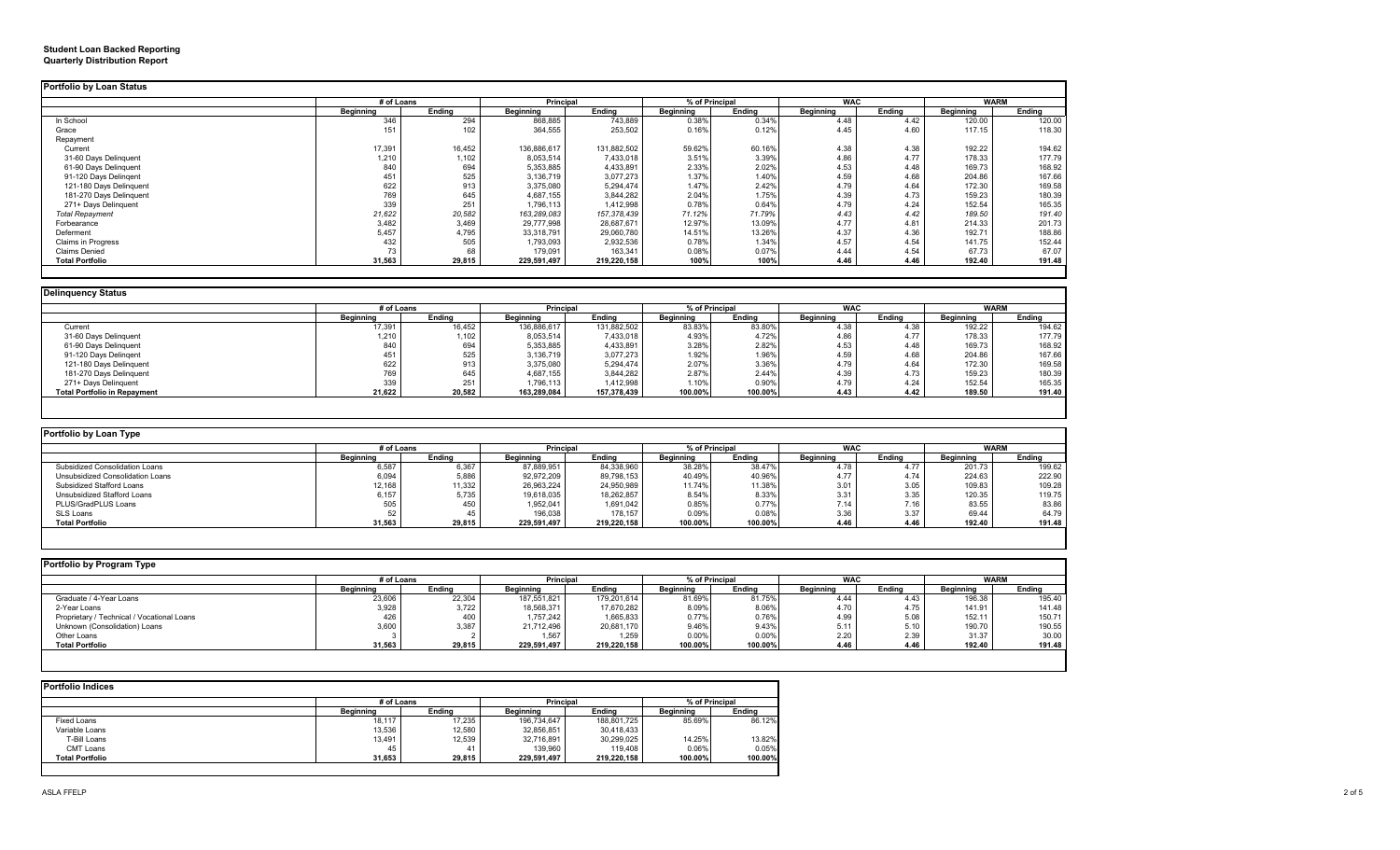**Distribution Date August 27, 2012 Collection Period** May 1, 2012, through July 31, 2012

## **Collection Activity**

| Collection Account                                                             | as of 7/31/2012 |
|--------------------------------------------------------------------------------|-----------------|
| Beginning Balance - May 1, 2012                                                | 8,620,833       |
| <b>Collection Amount Received</b>                                              | 8,842,363       |
| Reserve Account                                                                |                 |
| <b>Excess of Required Reserve Account</b>                                      | 17,858          |
| Interest on Investment Earnings                                                | 3,777           |
| Capitalized Interest Account (after a stepdown or release date)                |                 |
| <b>Acquisition Account</b>                                                     |                 |
| Payments from Guarantor                                                        | 3,824,182       |
| Prior Quarter's Allocations or Adjustments                                     |                 |
| Prepayments                                                                    |                 |
| Special Allowance Payments to Department of Education                          | (156, 963)      |
| <b>Consolidation Rebate Fees</b>                                               | (319, 897)      |
| Investment Income                                                              |                 |
| Principal payments, interest payments, administration fees, and servicing fees | (8,920,589)     |
| Transfer to Department Rebate Fund                                             | (515, 849)      |
| <b>Total Available Funds</b>                                                   | 11,395,715      |

| <b>Fees Due for Current Period</b>                                                         | as of 7/31/2012   |
|--------------------------------------------------------------------------------------------|-------------------|
| Indenture Trustee Fees<br><b>Servicing Fees</b><br><b>Administration Fees</b><br>Late Fees | 127,878<br>18,268 |
| Other Fees                                                                                 |                   |
| <b>Total Fees</b>                                                                          | 146.146           |

| <b>Cumulative Default Rate</b>                                    | as of 7/31/2012 |
|-------------------------------------------------------------------|-----------------|
|                                                                   |                 |
| <b>Current Period's Defaults</b>                                  | 3,241,437.64    |
| <b>Cumulative Defaults</b>                                        | 21,024,833.37   |
| Loans for which claims have been filed as of applicable month end | 3.215.095.93    |
| <b>Cumulative Default Rate</b>                                    | 8.54%           |
| Cumulative Recoveries (including reimbursements and collections)  |                 |
| Payments from Guarantor                                           | 14,429,494.80   |
| <b>Borrower Recoveries</b>                                        | n/a             |
| <b>Recovery Rate</b>                                              | 68.63%          |
| Cumulative Net Loss                                               | 6,595,338.57    |
| <b>Cumulative Net Loss</b>                                        | 2.68%           |
|                                                                   |                 |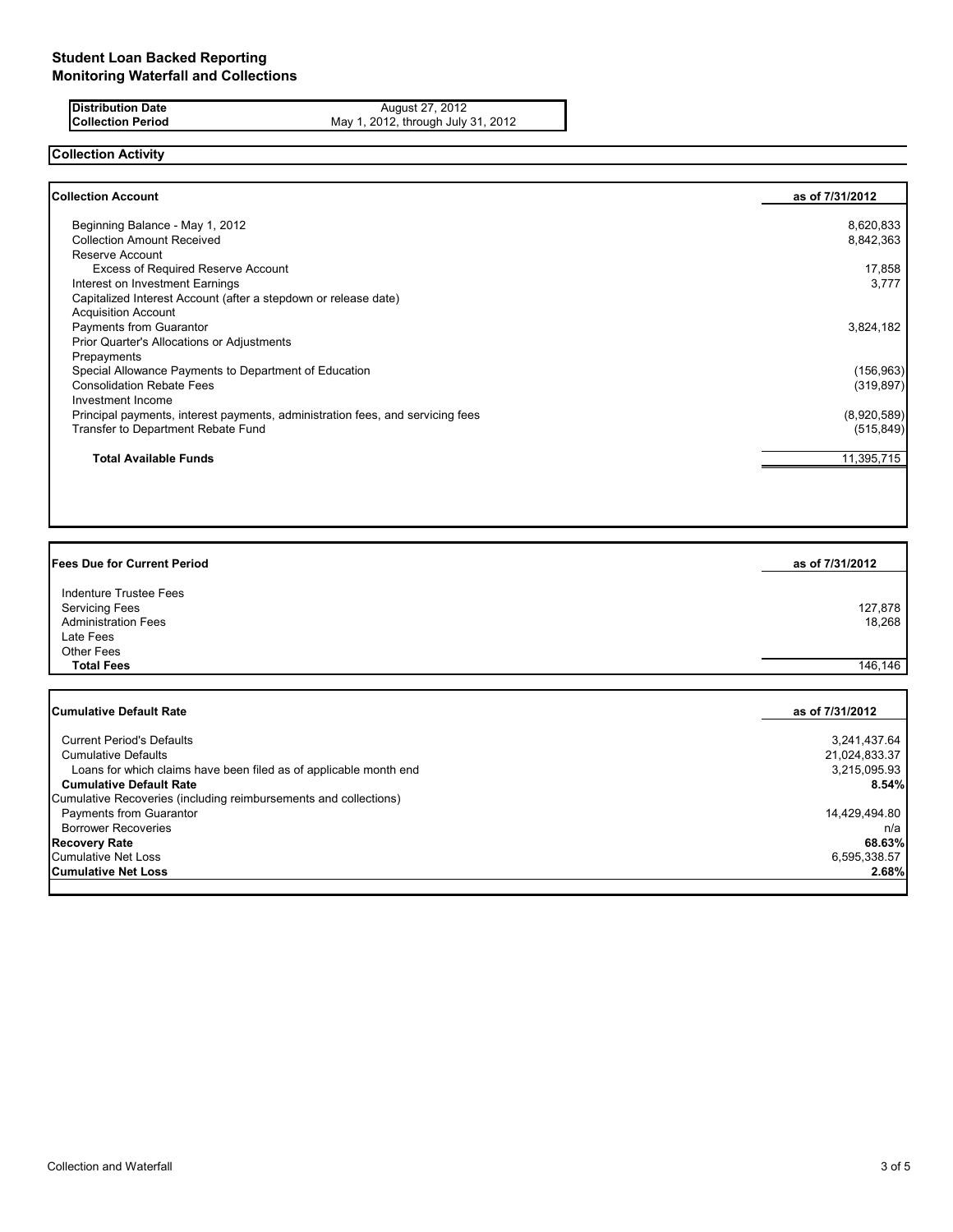**Distribution Date August 27, 2012 Collection Period** May 1, 2012, through July 31, 2012

# **Waterfall Activity**

| <b>Waterfall for Distribution</b>                                                         | <b>Amount Due</b> | <b>Amount Remaining</b> |
|-------------------------------------------------------------------------------------------|-------------------|-------------------------|
| <b>Total Available Funds</b>                                                              |                   | 11,395,715              |
| <b>First:</b> Payments required under any applicable Joint Sharing Agreement              |                   |                         |
| <b>Second: Trustee Fees</b>                                                               |                   |                         |
| Third: Servicing Fees and Backup Servicing Fees                                           | 127,878           | 11,267,837              |
| <b>Fourth: Administration Fees</b>                                                        | 18,268            | 11,249,569              |
| <b>Fifth: Noteholder Interest</b>                                                         | 762,146.87        | 10,487,422.13           |
| Sixth: Reinstate the balance of the Reserve Fund up to the Specified Reserve Fund Balance |                   |                         |
| Seventh: Noteholder Principal, until paid in full                                         | 10,487,422.13     | 0.00                    |
|                                                                                           |                   |                         |

| <b>Principal and Interest Distributions</b> | Class A-1     | Class A-2 |
|---------------------------------------------|---------------|-----------|
| Quarterly Interest Due                      | 762,146.87    |           |
| Quarterly Interest Paid                     | 762,146.87    |           |
| Interest Shortfall                          | -             |           |
| Interest Carryover Due                      |               |           |
| Interest Carryover Paid                     |               |           |
| <b>Interest Carryover</b>                   |               |           |
| Quarterly Principal Distribution Amount     | 10,487,422.13 |           |
| Quarterly Principal Paid                    | 10,487,422.13 |           |
| Shortfall                                   |               |           |
| <b>Total Distribution Amount</b>            | 11,249,569.00 |           |
|                                             |               |           |